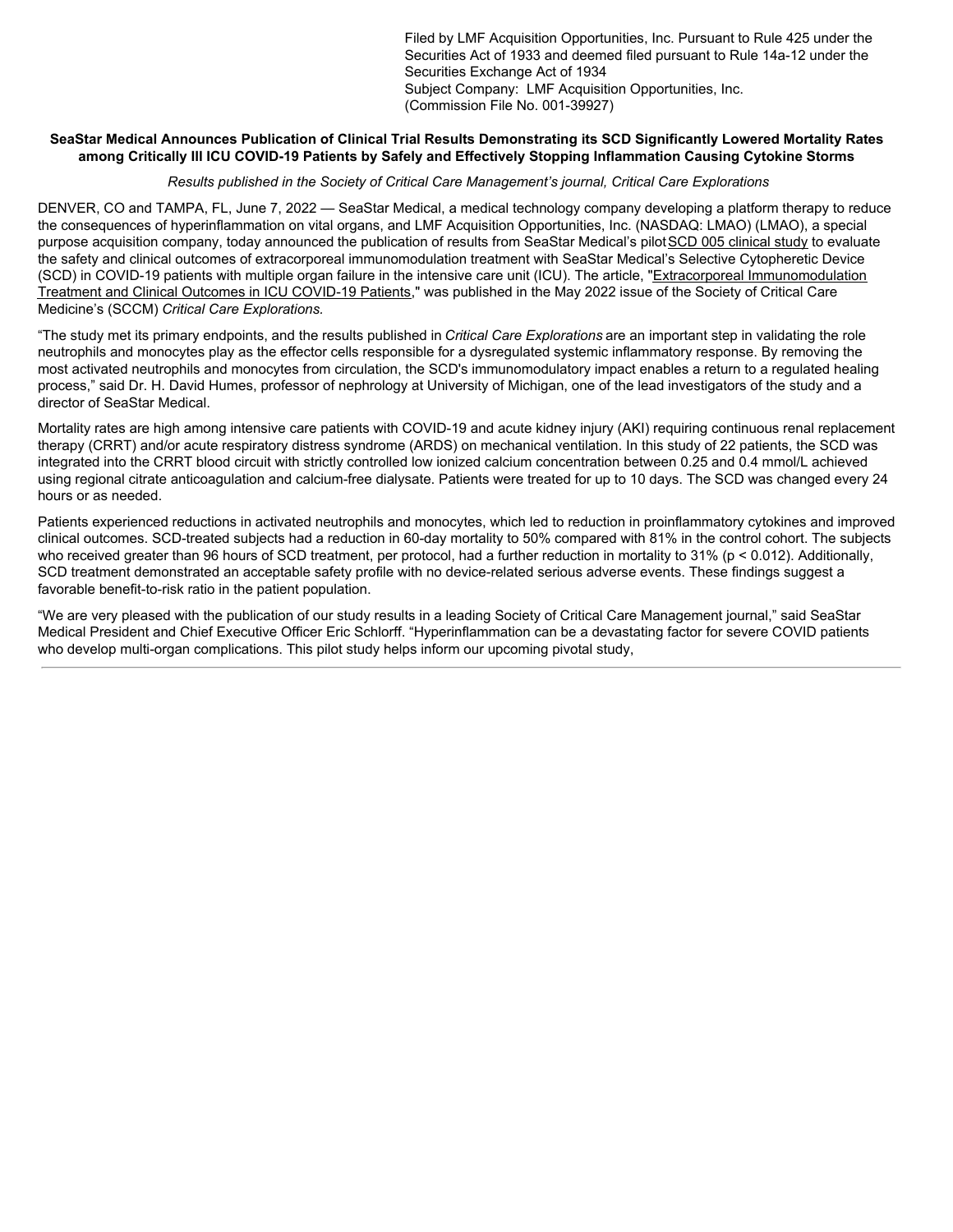which will examine how our immunomodulatory therapeutic treatment can be disease-agnostic in its efforts to return a pro-inflammatory immune system back to a reparative state."

The SCD is a patented, cell-directed, extracorporeal immunomodulator that selectively targets activated neutrophils and monocytes to address hyperinflammation. Neutrophils and monocytes are the cellular mediators that drive systemic inflammation, which when spreading uncontrollably through the body can lead to organ damage, organ failure or death. The SCD technology targets the cellular drivers of inflammation to restore immune balance in the body and potentially reverse the damage.

As previously announced, SeaStar Medical and LMAO entered into a definitive agreement for a business combination transaction whereby SeaStar Medical will become publicly listed on Nasdaq, subject to approval by stockholders of LMAO and other customary closing conditions.

### **About SeaStar Medical, Inc.**

Denver-based SeaStar Medical is a medical technology company that is focusing on redefining how extracorporeal therapies may reduce the consequences of excessive inflammation on vital organs. SeaStar Medical's novel technologies rely on science and innovation to provide life-saving solutions to critically ill patients. It is developing and commercializing extracorporeal therapies that target the effector cells that drive systemic inflammation, causing direct tissue damage and secreting a range of pro-inflammatory cytokines that initiate and propagate imbalanced immune responses. For more information visit http://www.seastarmedical.com/ or visit us on LinkedIn or Twitter. **About LMF Acquisition Opportunities, Inc.**

LMF Acquisition Opportunities, Inc. (Nasdaq: LMAO) is a special purpose acquisition company formed for the purpose of effecting a merger, capital stock exchange, asset acquisition, stock purchase, reorganization or similar business combination with one or more businesses. LMAO is led by Bruce M. Rodgers, Chief Executive Officer and Chairman of the Board. For more information, visit www.lmfacquisitions.com.

### **Forward-Looking Statements**

This press release contains certain forward-looking statements within the meaning of the "safe harbor" provisions of the Private Securities Litigation Reform Act of 1955. These forward-looking statements include, without limitation, LMAO's and SeaStar Medical's expectations with respect to the proposed business combination between LMAO and SeaStar Medical, including statements regarding the benefits of the transaction, the anticipated timing of the transaction, the implied valuation of SeaStar Medical, the products offered by SeaStar Medical and the markets in which it operates, and SeaStar Medical's projected future results. Words such as "believe," "project," "expect," "anticipate," "estimate," "intend," "strategy," "future," "opportunity," "plan," "may," "should," "will," "would," "will be," "will continue," "will likely result," and similar expressions are intended to identify such forward-looking statements. Forward-looking statements are predictions, projections and other statements about future events that are based on current expectations and assumptions and, as a result, are subject to significant risks and uncertainties that could cause the actual results to differ materially from the expected results. Most of these factors are outside LMAO's and SeaStar Medical's control and are difficult to predict. Factors that may cause actual future events to differ materially from the expected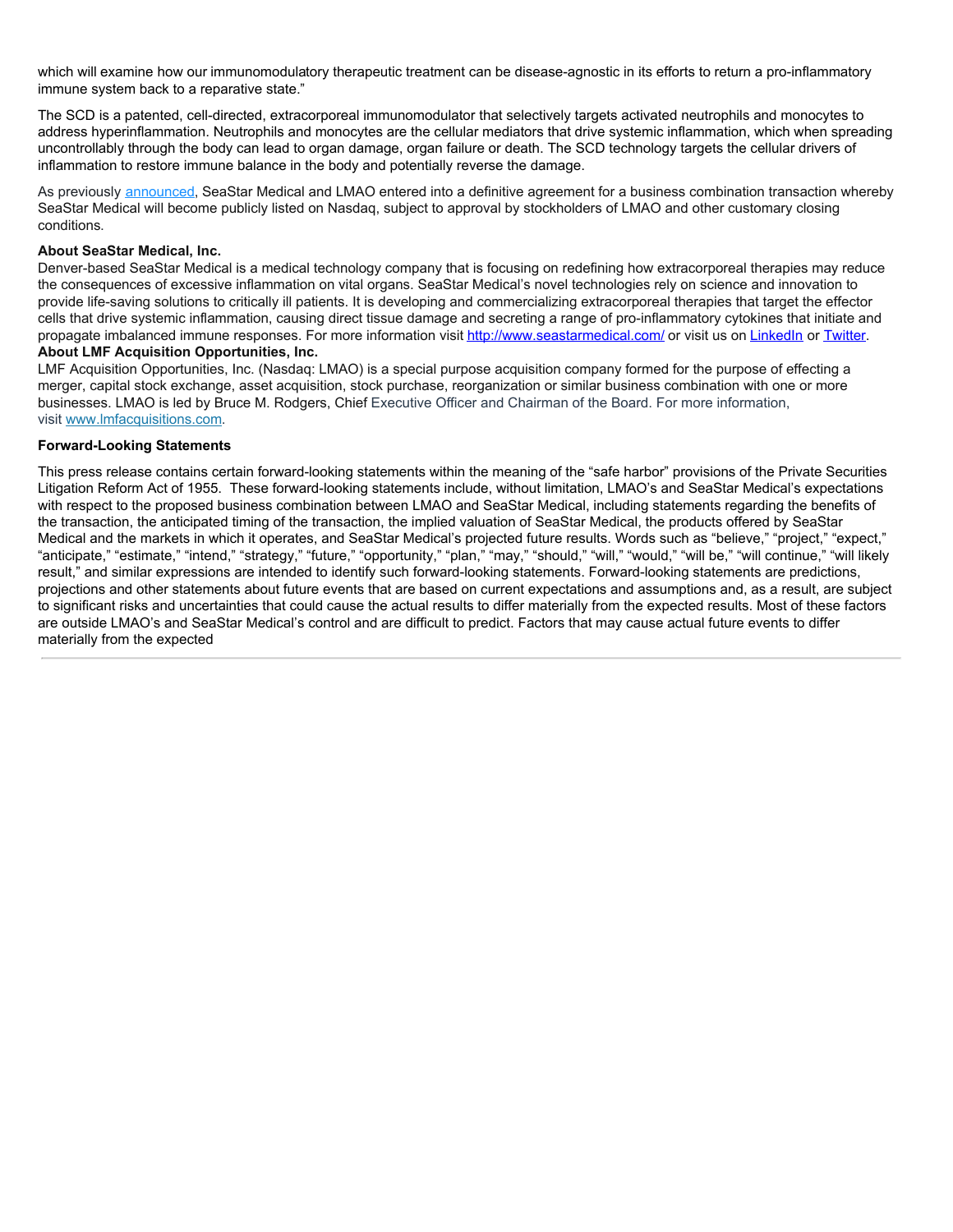results, include, but are not limited to: (i) the risk that the business combination transaction between SeaStar Medical and LMAO may not be completed in a timely manner or at all, which may adversely affect the price of LMAO's securities, (ii) the risk that the transaction may not be completed by LMAO's business combination deadline, even if extended by its sponsor, (iii) the failure to satisfy the conditions to the consummation of the transaction, including the adoption of the agreement and plan of merger ("Merger Agreement") by the stockholders of LMAO and the satisfaction of the minimum trust account amount following redemptions by LMAO's public stockholders, (iv) the occurrence of any event, change or other circumstance that could give rise to the termination of the Merger Agreement, (v) the receipt of an unsolicited offer from another party for an alternative transaction that could interfere with the business combination, (vi) the effect of the announcement or pendency of the transaction on SeaStar Medical's business relationships, performance, and business generally, (vii) the inability to recognize the anticipated benefits of the business combination, which may be affected by, among other things, competition and the ability of the post-combination company to grow and manage growth profitability and retain its key employees, (viii) costs related to the business combination, (ix) the outcome of any legal proceedings that may be instituted against SeaStar Medical or LMAO following the announcement of the proposed business combination, (x) the ability to maintain the listing of LMAO's securities on the Nasdaq, (xi) the ability to implement business plans, forecasts, and other expectations after the completion of the proposed business combination, and identify and realize additional opportunities, (xii) the risk of downturns and the possibility of rapid change in the highly competitive industry in which SeaStar Medical operates, (xiii) the risk that SeaStar Medical and its current and future collaborators are unable to successfully develop and commercialize SeaStar Medical's products or services, or experience significant delays in doing so, including failure to achieve approval of its products by applicable federal and state regulators, (xiv) the risk that SeaStar Medical may never achieve or sustain profitability; (xv) the risk that SeaStar Medical may need to raise additional capital to execute its business plan, which many not be available on acceptable terms or at all; (xvi) the risk that third-parties suppliers and manufacturers are not able to fully and timely meet their obligations, (xvii) the risk of product liability or regulatory lawsuits or proceedings relating to SeaStar Medical's products and services, (xviii) the risk that SeaStar Medical is unable to secure or protect its intellectual property, (xix) the risk that the post-combination company's securities will not be approved for listing on Nasdaq or if approved, maintain the listing and (xx) other risks and uncertainties indicated from time to time in LMAO's registration statement on Form S-4, as amended (File No. 333-264993), including those under the "Risk Factors" section therein and in LMAO's other filings with the SEC. The foregoing list of factors is not exhaustive. Forward-looking statements speak only as of the date they are made. Readers are cautioned not to put undue reliance on forward-looking statements, and SeaStar Medical and LMAO assume no obligation and do not intend to update or revise these forward-looking statements, whether as a result of new information, future events, or otherwise.

#### **Important Information and Where to Find It**

In connection with the business combination transaction, LMAO has filed a registration statement on Form S-4 (the "Registration Statement") with the SEC, which includes a preliminary proxy statement relating to LMAO's solicitation of proxies for the vote by LMAO's stockholders with respect to the transaction, as well as the preliminary prospectus relating to the offer of the securities to be issued to SeaStar Medical's stockholders in connection with the